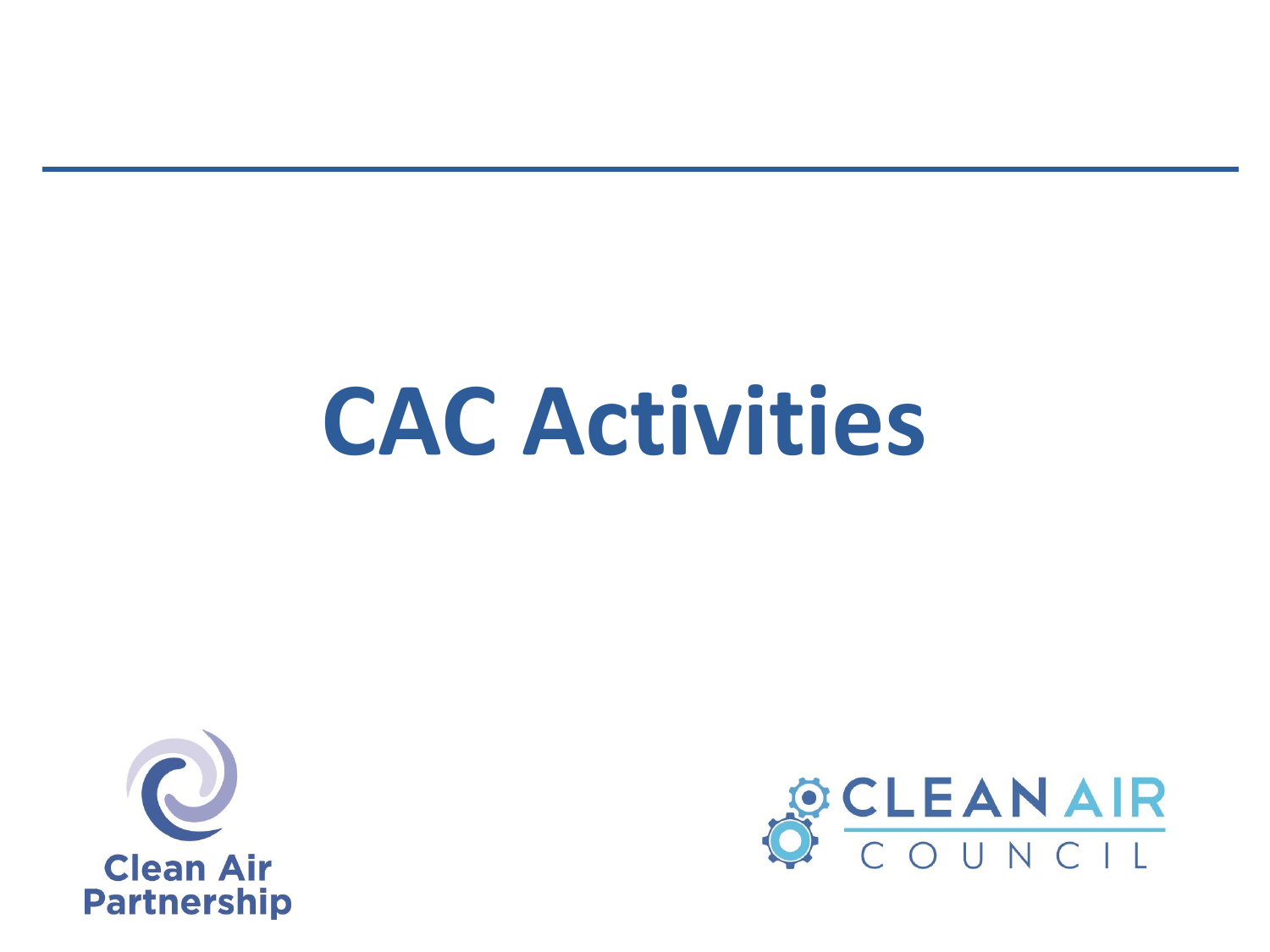# Clean Air Partnership (CAP)

- **CAP** is a charitable environmental organization whose goal is to help municipalities become more sustainable, resilient, and vibrant communities where resources are used efficiently, the air is clean to breathe and greenhouse gas emissions are minimized.
- **CAP** serves as the secretariat for the Clean Air Council.

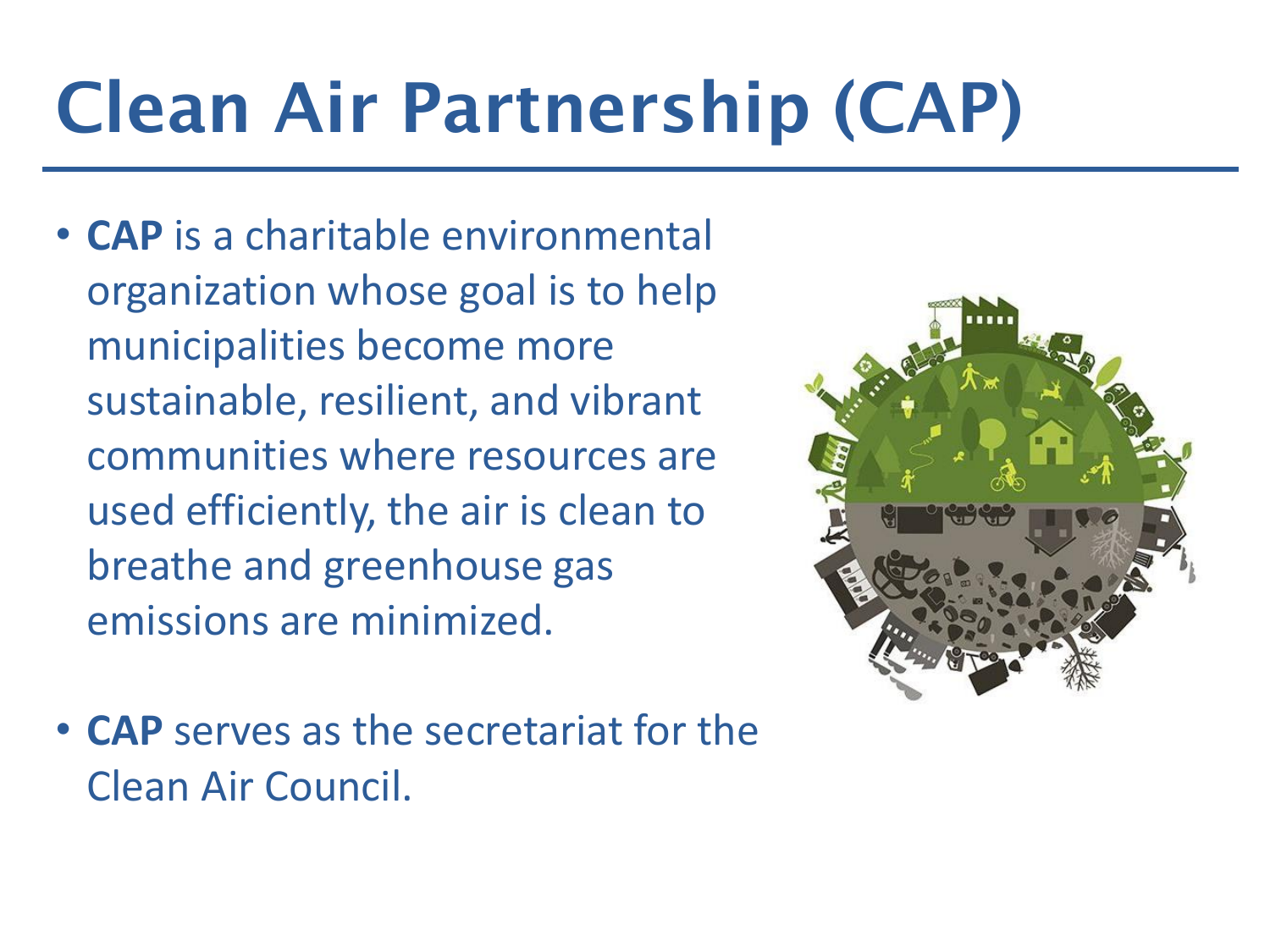#### **About the Clean Air Council**

- Network of 29 municipalities and health units from across the Greater Toronto, Hamilton and Southwestern Ontario area.
- Represents over 60% of Ontario's population.
- Works collaboratively on development and implementation of clean air, and climate change mitigation and resilience actions.
- Municipalities benefit from actions that reduce energy use, reduce emissions, make the movement of people and goods more efficient, and make communities more livable, competitive and resilient.

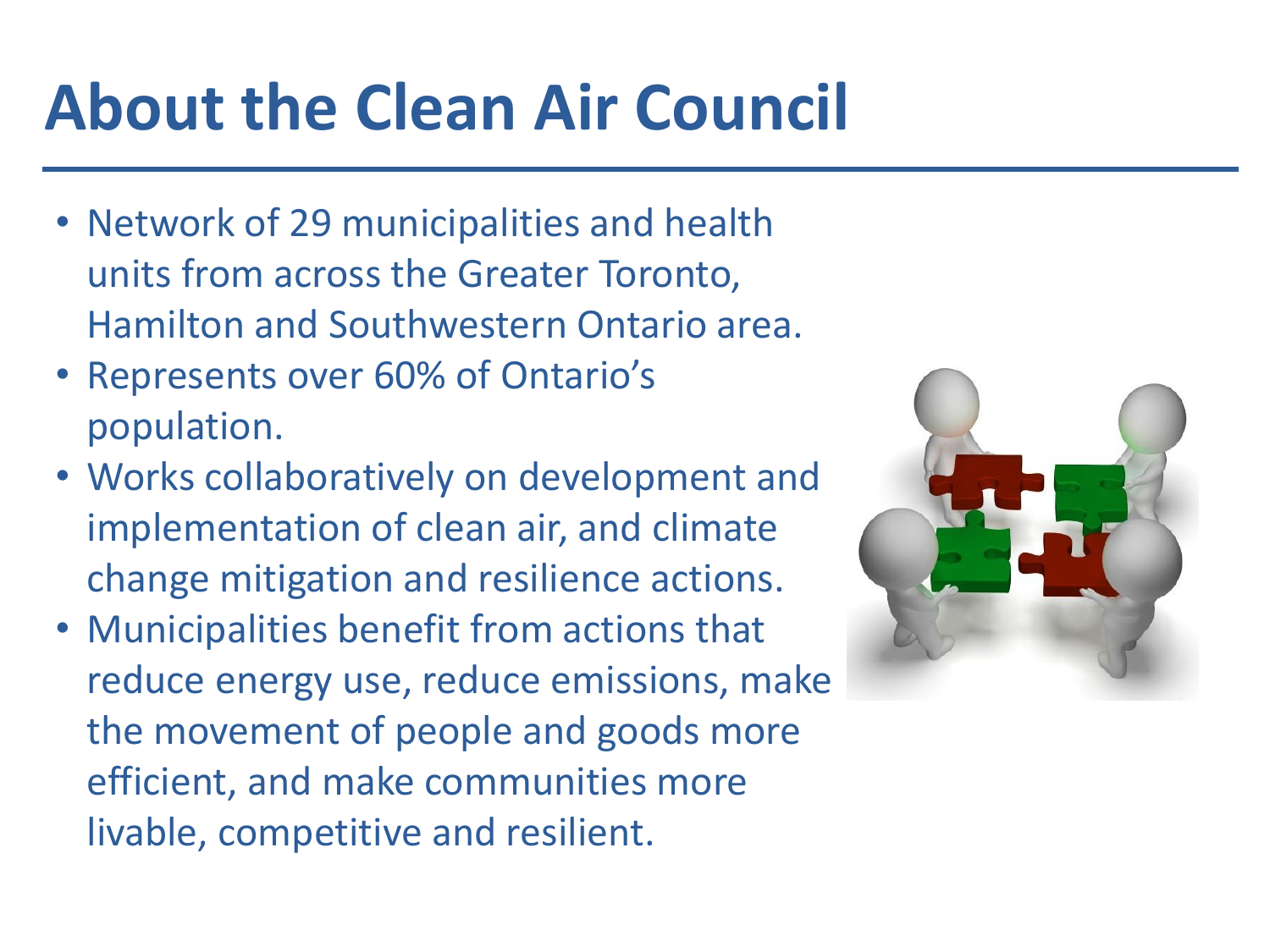#### Introductions

- **Please introduce yourself**
- The jurisdiction/organization you are from
- What you are hoping to get out of today?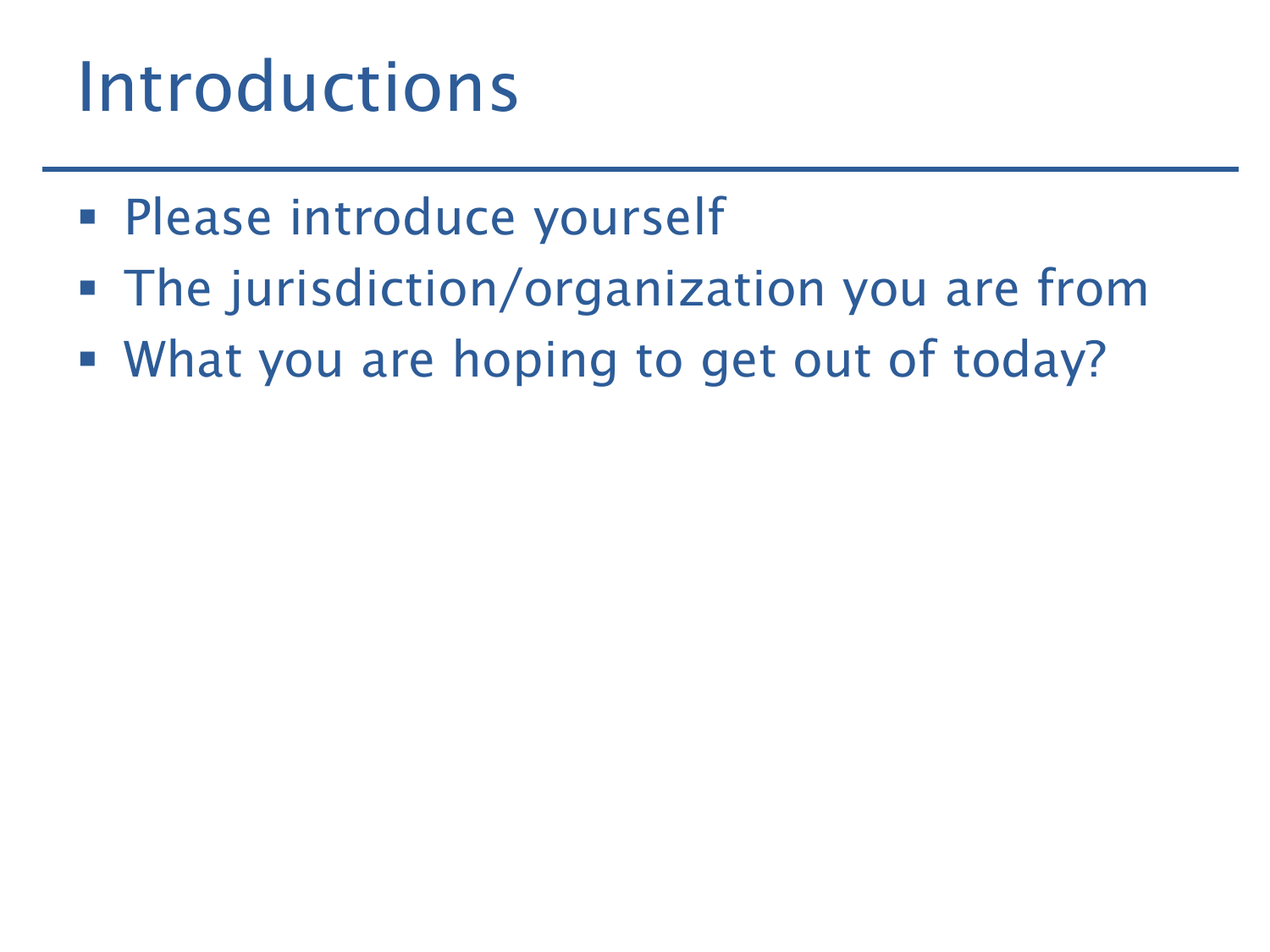#### September

- Corporate Energy Managers Webinar & Next Steps
- Ontario Building Code Consultations
- **Green Fleets**
- FCM Partners for Climate Adaptation Funding Proposal – Vulnerability Assessment Transferability and Application
- **Freight**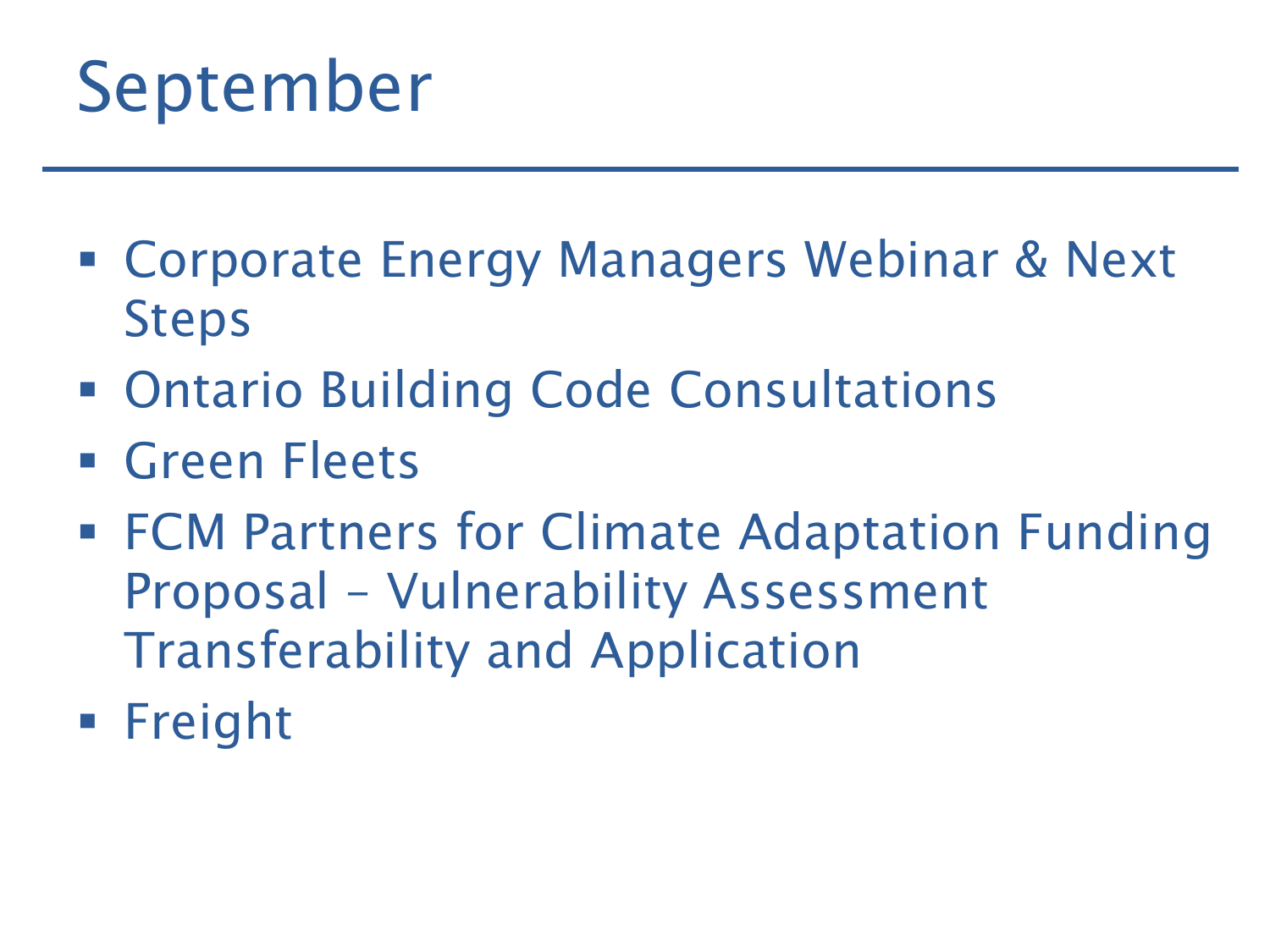#### **October**

- Growth Plan Implementation Workshop October 20th
- Renewable Natural Gas October 27<sup>th</sup>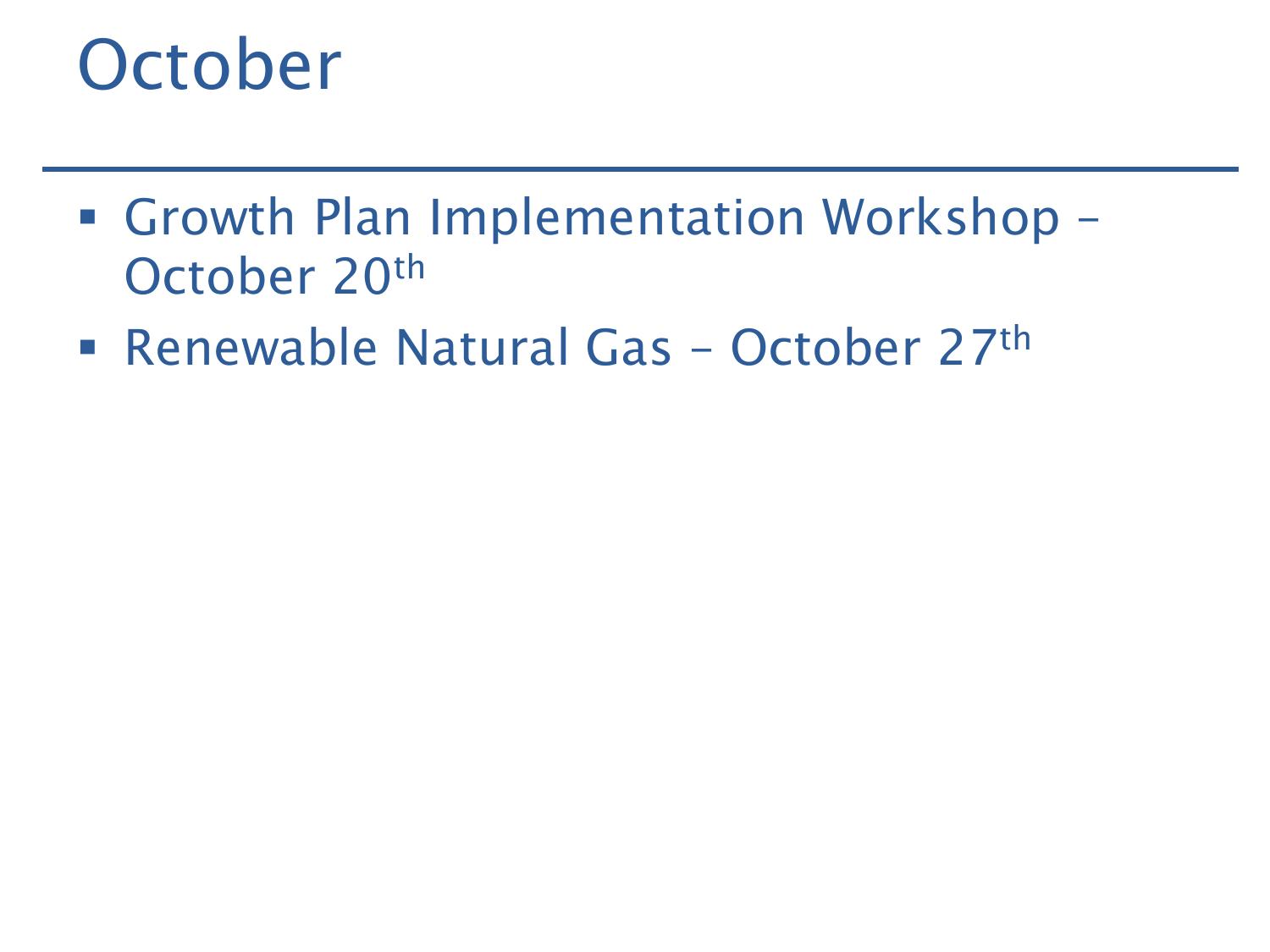### November 10th

- **Health Vulnerability Assessment**
- Results of health vulnerability (HV) (including recommendations)
- Process, approach, methods and frameworks you each used for the HV
- **IF INDUCE THAT INCO THE HUMOGET THE HUMOGET**
- Who was involved in the HV
- **How they went about doing it**
- **Lessons learned**
- Where they are going next with the HV –
- What actions to address vulnerabilities have come out of the work thus far
- Other topics you would like to see covered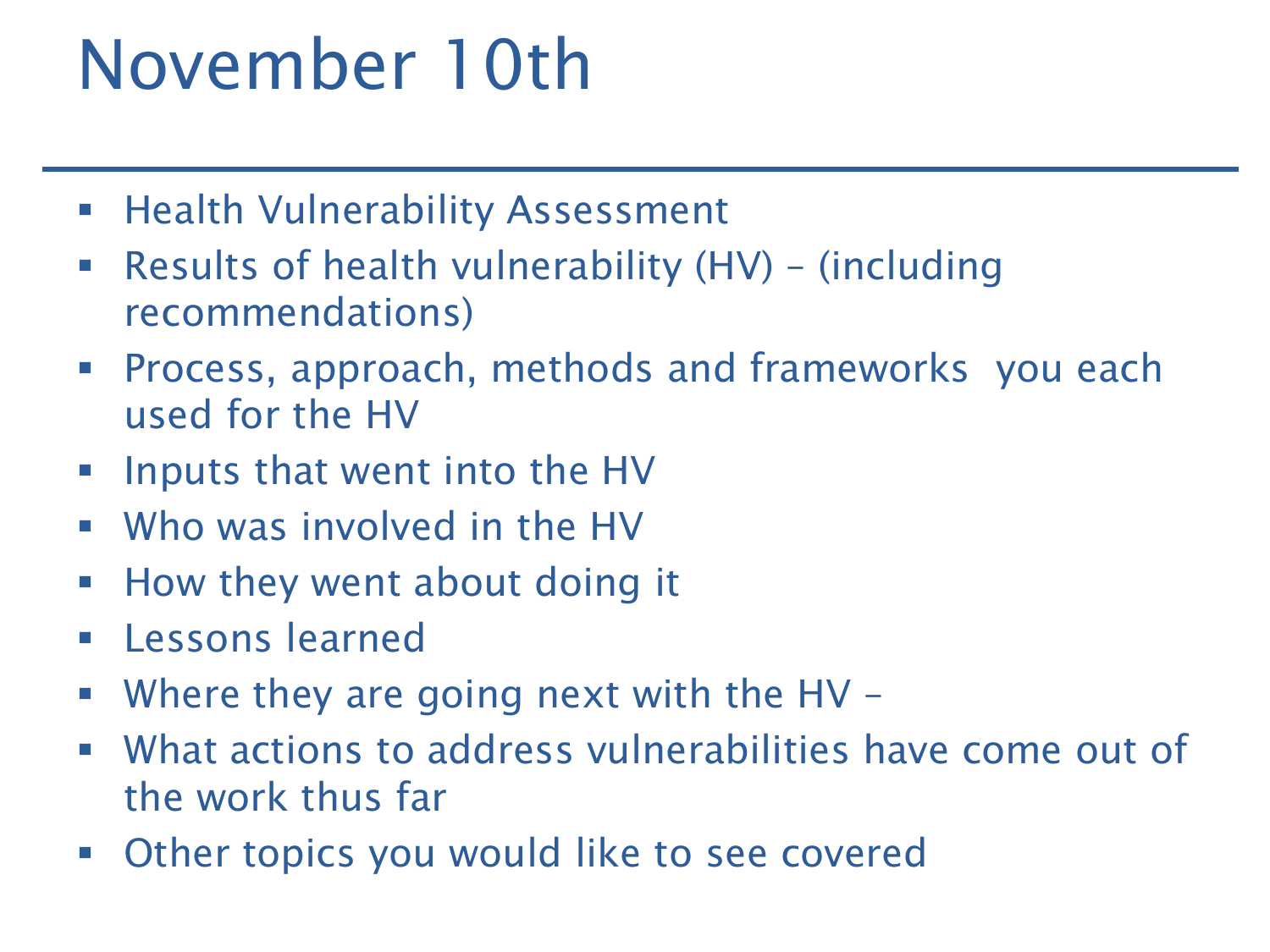#### November 24th

- **Example 21 Community Energy Financing**
- City of Toronto
- **Federation of Community Energy Cooperatives**
- Co-Power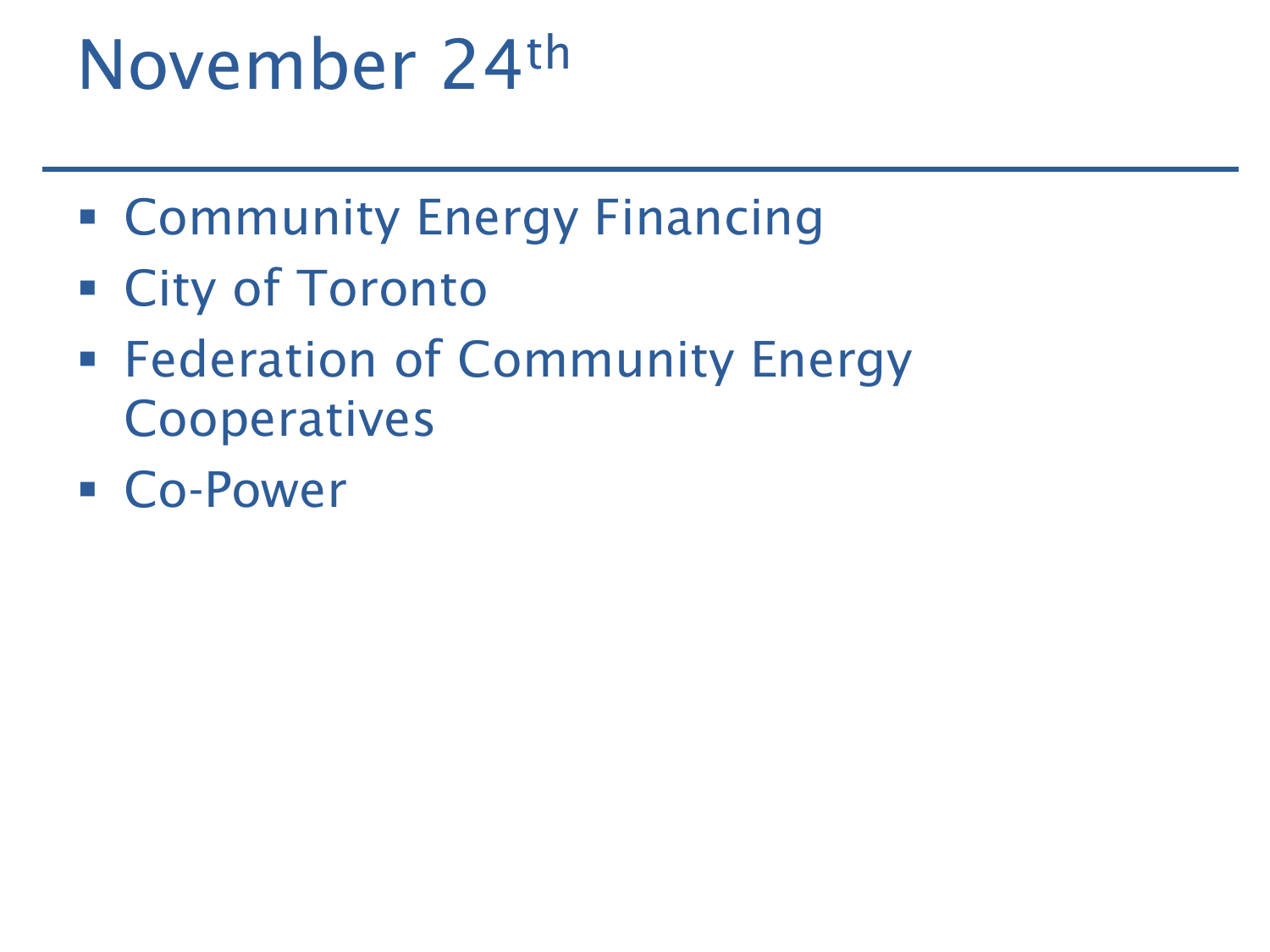# Upcoming in Early 2018

- Fostering Collaboration Workshop
- Green Procurement Webinars
- **Mobility Options**
- Community Climate/Energy Plans Actions Matrix
- **Transition 2050**
- Green Development CaGBC
- Air Quality Monitoring Workshop/Update
- Feedback on priorities for your jurisdiction….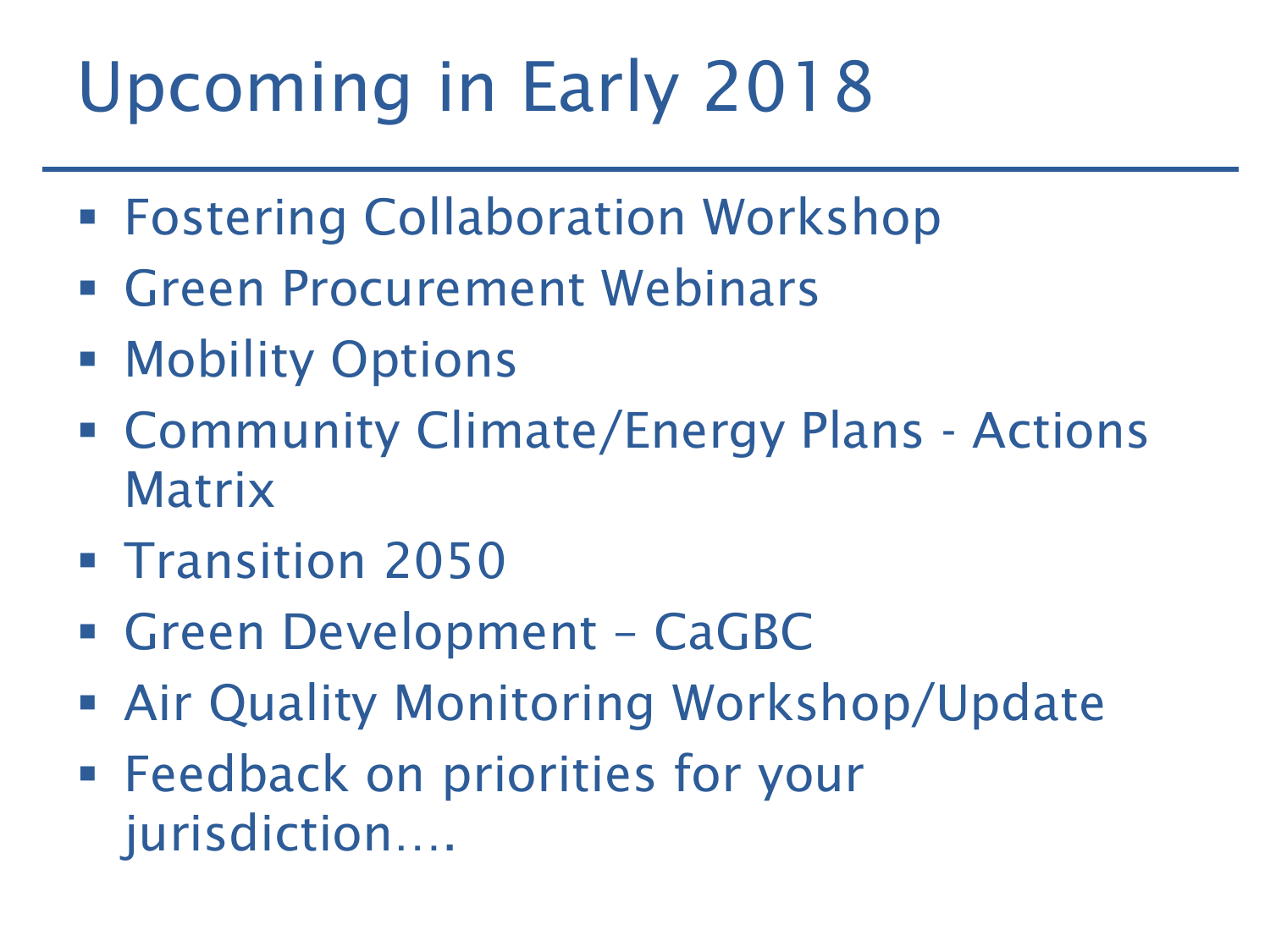#### Renewable Natural Gas

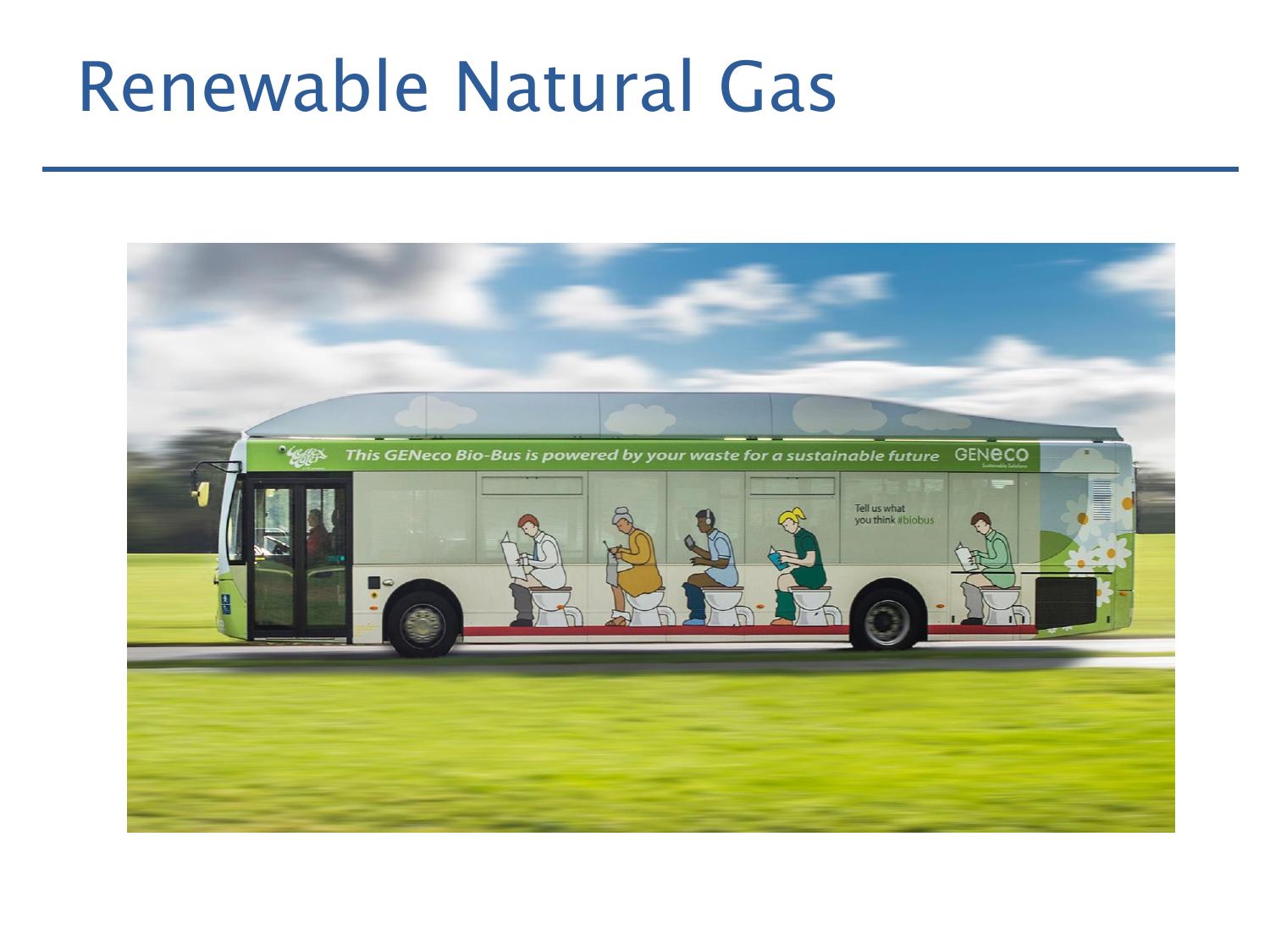#### Presentations

- **Presentations:**
- Jennifer Green, Canadian Biogas Association, Renewable Natural Gas – Where we are now, where we could go and what we would need to do to get there
- Tom Chessman, City of Hamilton Renewable Natural Gas Lessons Learned and Next Steps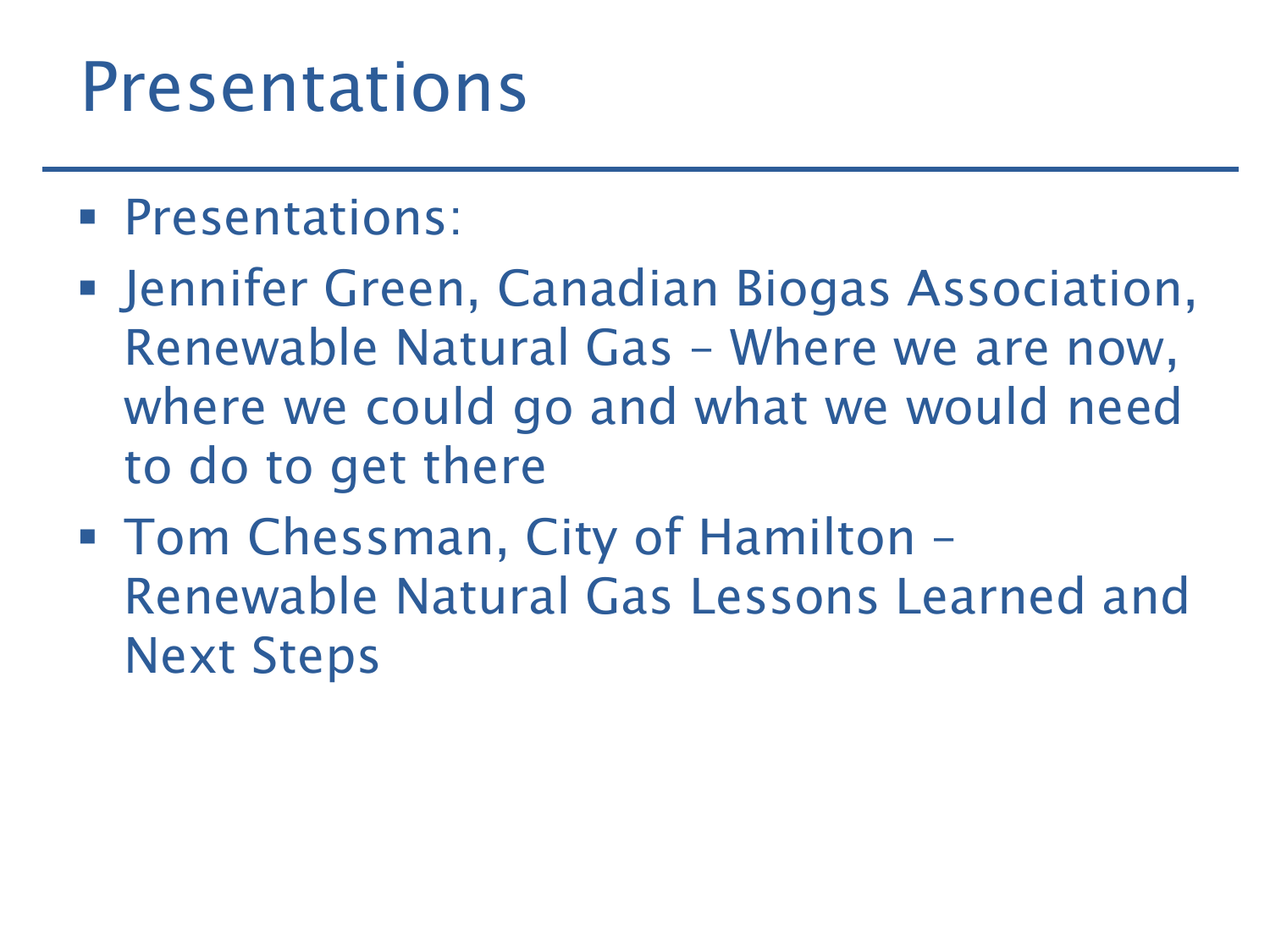### Roundtable and Discussions

- Renewable Natural Gas Roundtable (updates from jurisdictions looking to advance RNG opportunities – what has been explored, what issues have come up, what business plan development has occurred, next steps?)
- Group Discussion on RNG Next Steps What actions and policies need to occur to advance RNG opportunities?